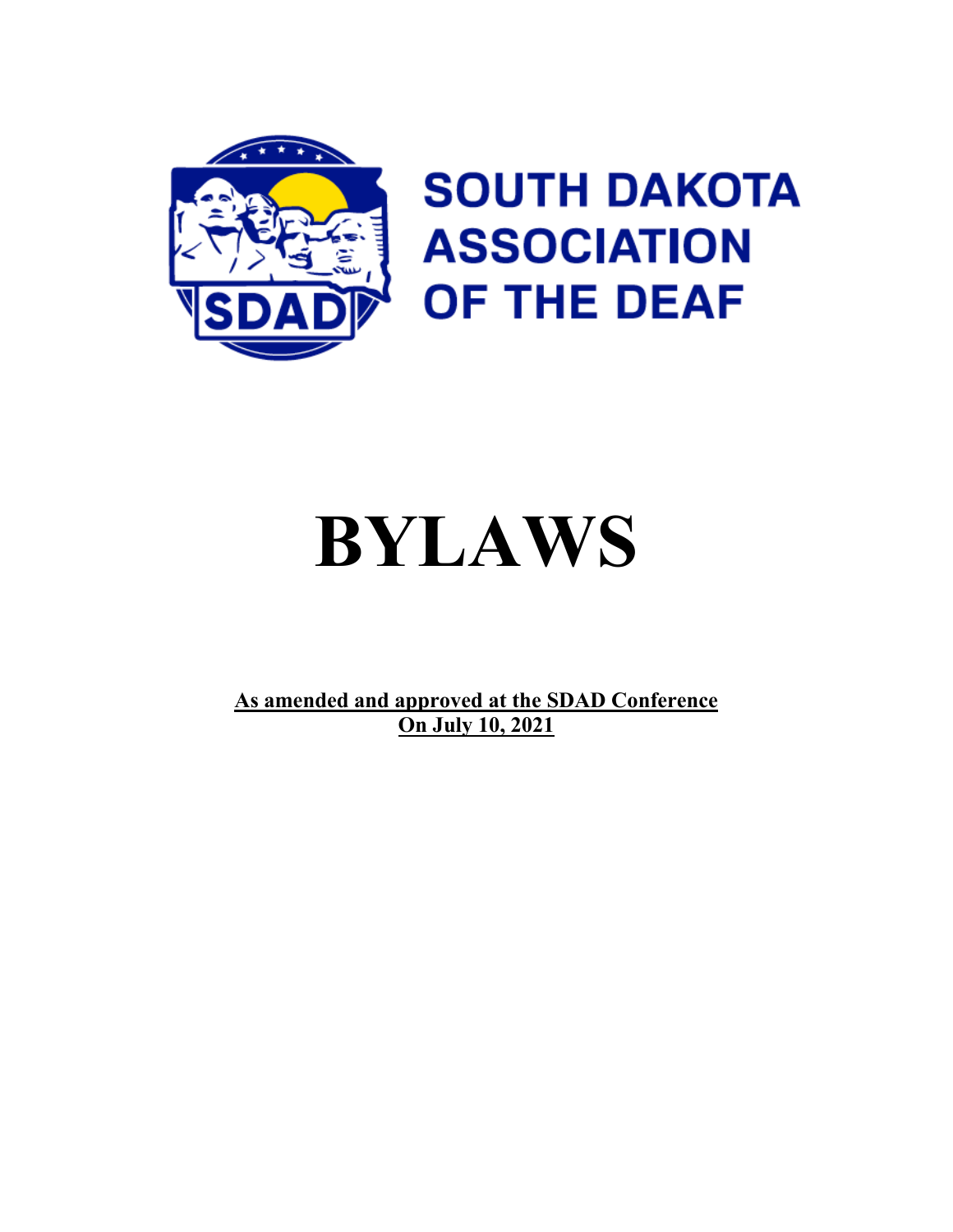# **SOUTH DAKOTA ASSOCIATION OF THE DEAF INC.**

# **BYLAWS**

# **Article I Name**

**Section 1.01:** The name of this nonprofit organization shall be the South Dakota Association of the Deaf Inc., hereinafter referred to as the Association or SDAD.

## **Article II Mission**

**Section 2.01:** The mission of this Association shall be restricted as set forth in the Articles of Incorporation to all times comply with the requirements of the Internal Revenue Code for a 501(c) (3) non-profit organization, but shall generally include to preserve, protect, and promote the civil, human, and linguistic rights and quality of life of deaf and hard of hearing individuals in the state of South Dakota. Furthermore, to furnish advocacy, aid and resources by all possible means to deaf and hard of hearing citizens of South Dakota and to encourage cooperation among all diverse organizations of deaf and hard of hearing citizens in the said State.

**Section 2.02:** In accordance with the Federal requirements for tax exemption status, a substantial part of the Association shall not be legislative or political in nature.

**Section 2.03:** No part of the net earnings of the Association shall inure to the benefit of any member of private individual, in violation of Section 501(c)(3) of the Internal Revenue Code.

## **Article III Membership**

**Section 3.01: Active membership shall be open to** any deaf or hard of hearing citizen in good standing is eligible for membership of SDAD upon payment of dues, under such rules, which are adopted by SDAD.

**Section 3.02: Resident Membership.** Any person living within the State of South Dakota can become a member of the Association upon payment of initiation fee and the annual dues. Resident members are entitled to all privileges such as making motions, voicing and voting. Resident members can become a participant in any duties assigned by the Board of Directors after a period of six (6) months of residency in South Dakota, except for holding office, which requires membership for one-full year.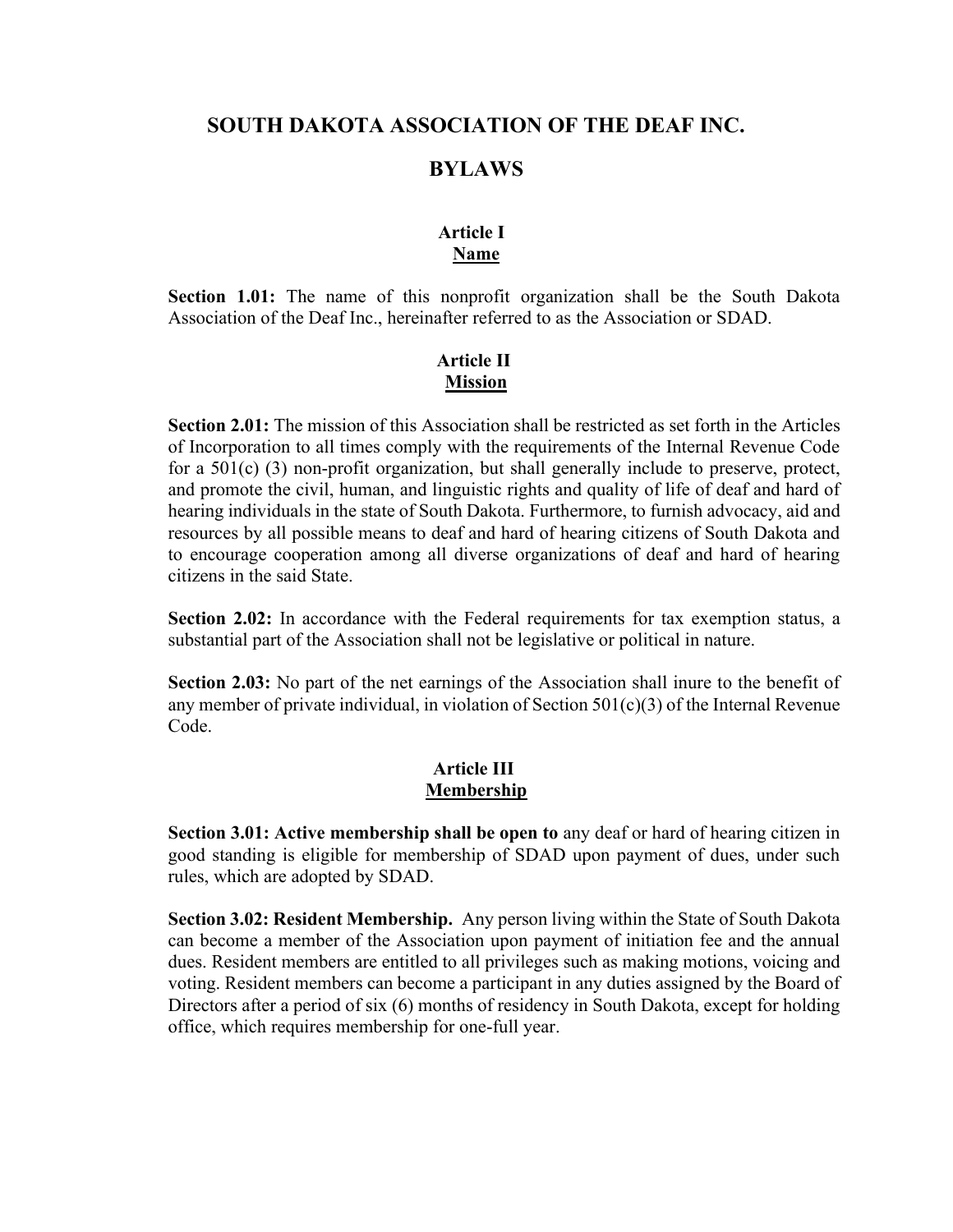**Section 3.03: Non-Resident Membership.** Any person not a resident of South Dakota can become a member of the Association upon payment of initiation fee and annual dues. Non-resident members shall be entitled to all privileges except holding office.

**Section 3.04: Retired Membership.** Any person who retired (65 years and older) while living in South Dakota and is now living outside of the said state a few months during the year shall be entitled to all the privileges except holding office.

**Section 3:05: Special Membership.** Any South Dakota resident who can hear and is interested in working with deaf individuals and/or SDAD can become a member of the Association upon payment of initiation fee and annual dues. The said member is entitled to all privileges of membership except those of holding office.

**Section 3:06: Honorary Life Membership.** Upon the recommendation of one member, seconded by another member, and by a three-fourths vote at the biennial conference, honorary life membership may be conferred upon a person who shall have rendered notable service to the deaf community of South Dakota. An honorary member shall be entitled to all the privileges except those of making motions, voting, and holding office.

**Section 3.07: Initiation Fee and Dues.** Membership dues shall be set up by resolution at the biennial SDAD Conference. Membership dues shall be effective from the biennial conference up, following January the next year, to the next biennial conference. Membership dues will be in SDAD House Policy after the resolution is made.

# **Article IV Officers**

**Section 4.01: Officers.** The officers of the Association shall be President, Vice-President, Secretary, Treasurer, and five (5) Board Members-at-Large. These officers shall perform the duties prescribed by these bylaws and by the parliamentary authority adopted by the Association.

**Section 4.02: Elected Officers.** The officers of the Association shall be elected by ballot at the SDAD Biennial Conference. Only members in good standing may be allowed to hold SDAD office.

**Section 4.03: Office-Holding Limitations.** No member shall hold more than one office at a time. No two immediate family members may serve on the SDAD Board during the same term of office.

**Section 4.04: Terms of Office.** The officers and five (5) At-Large Board members shall serve a 2-year term.

**Section 4.05: Assumption of Office.** Elected Board Members shall assume their respective duties immediately following their election, in good faith; both boards will work together, as needed, in order to conclude the business of the conference for up to a 45-day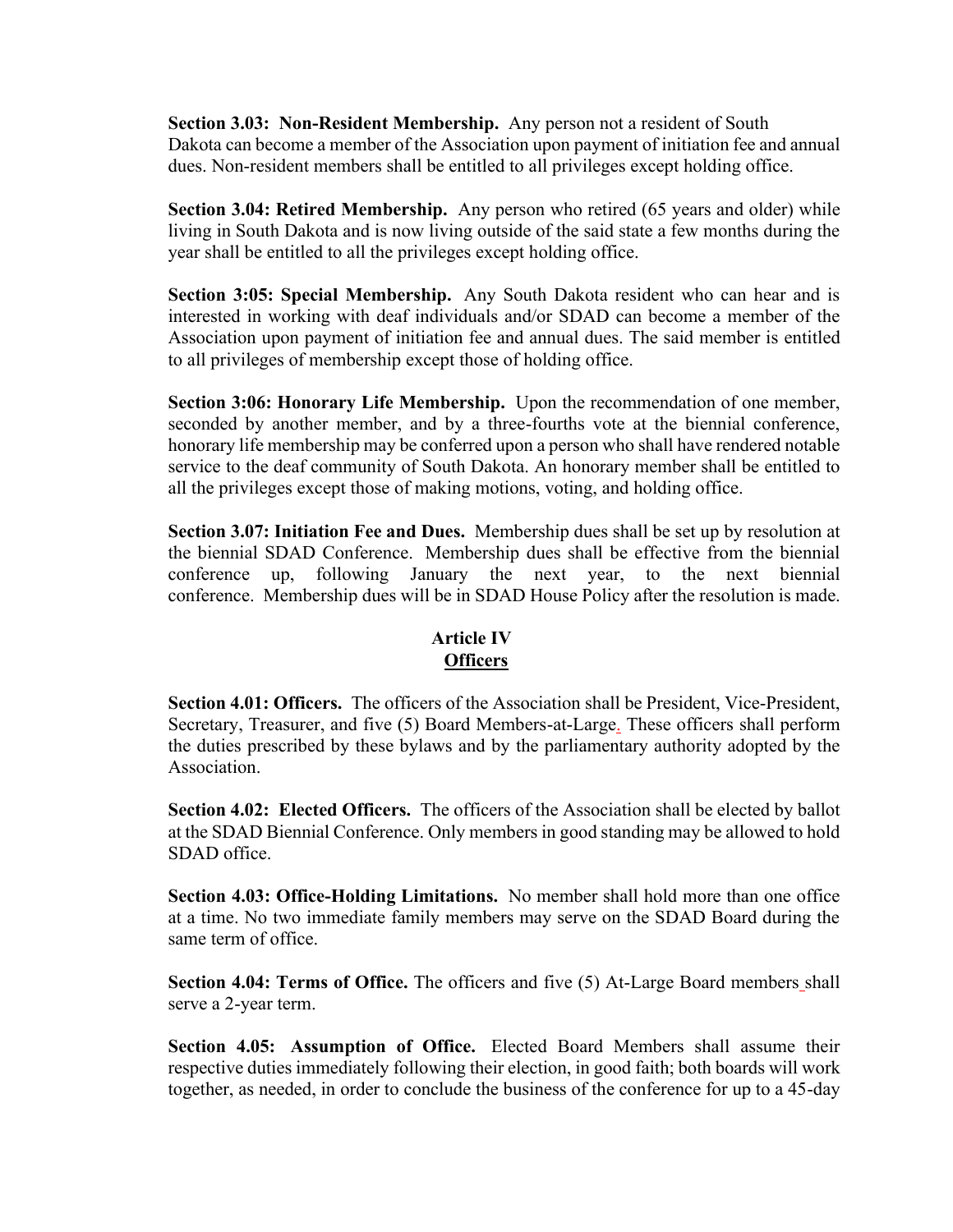transition period. There will be a post-conference board meeting right after the conference. The past board members will complete their business and transfer the authority and business items to the new board members at the conference site.

#### **Article V Duties of the Officers**

#### **Section 5.01: President.** The President shall:

a) Be the chief spokesperson for the Association.

b) Convene and preside at all SDAD business and conference meetings and carry out actions as required by the Board of Directors.

c) Appoint all committee chairpersons with the board's approval.

d) Act as an ex-officio member of all committees.

e) Be responsible to see that the Treasurer be bonded within a reasonable amount

of time in order to protect SDAD financial status.

f) Vote only in a case of a tie.

g) not be allowed to serve as chair of any standing or AD HOC committees.

#### **Section 5:02: Vice President.** The Vice president shall:

a) Serve anytime the President is unable to serve, or when the office of the President becomes vacant.

b) Oversee SDAD's fundraising events and games.

c) Oversee any other committees as assigned by the Board of Directors.

d) not be allowed to serve as chair of any standing or AD HOC committees.

#### **Section 5.03: Secretary.** The Secretary shall:

a) Be responsible for the minutes of board meetings and conference proceedings of the SDAD.

b) Be responsible for all books and documents belonging to SDAD, except those of the Treasurer.

c) Be responsible for the completion of all reports of the conference proceedings, within 45 days after the conference.

d) Conduct correspondence for the SDAD as required.

e) not be allowed to serve as chair of any standing or AD HOC committees.

#### **Section 5.04: Treasurer.** The Treasurer shall:

a) Be in charge of vested funds of the Association.

b) Serve as a member of the finance committee.

c) Be bonded.

d) Keep an up-to-date list of members of the SDAD, including each member's full names and mailing address.

e. Notify every member about his/her membership dues when due and keep them up-to-date.

f) Be responsible for all Treasurer-related books and documents.

g) not be allowed to serve as chair of any standing or AD HOC committees.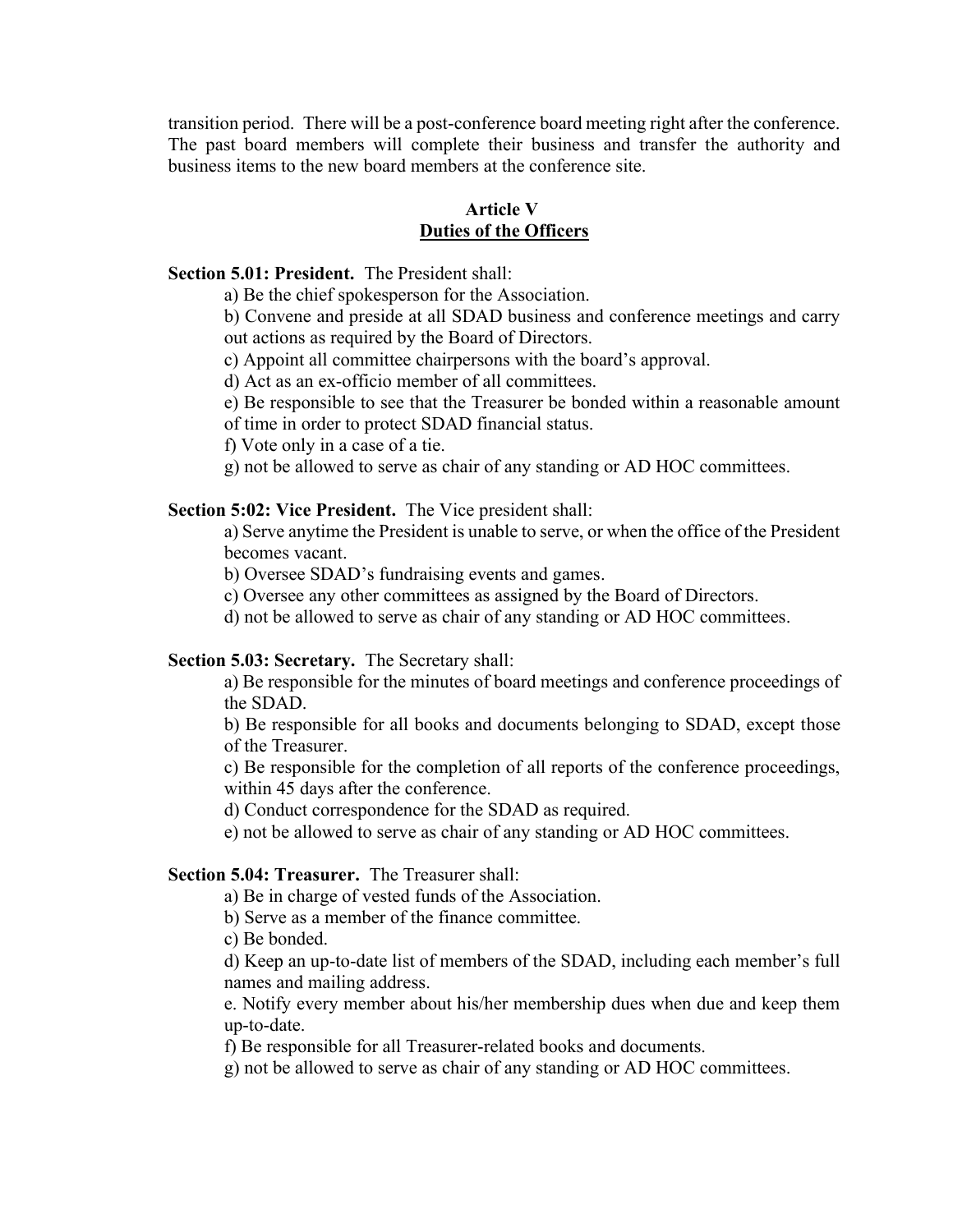#### **Section 5.05: Board Member-at-Large.** Board Members-at-Large shall:

- a) Assume duties assigned by the President with the Board of Directors' approval.
- b) Provide support and work with the officers as a whole.
- c. Serve as liaison between the Board and the members.
- d) not be allowed to serve as chair of any standing or AD HOC committees.

**Section 5.06: Resignations and Reappointments.** Resignations must be submitted in writing to the President or the Secretary who shall inform the board. Interim appointments by the president must be approved by majority of the Board of Directors.

**Section 5.07: Removal from Office.** Elected and appointed Board members may be removed after due process hearing for failure to carry out their duties or from other good and sufficient reason by a two-thirds (2/3) vote of the Board of Directors present and voting. Interim appointments by the president must be approved by majority of the Board of Directors.

**Section 5.08: Conflict of Interest.** No member with a personal or financial interest of a material nature in the affairs of the Association shall be eligible to serve on the Board of Directors of the Association. Whenever a director or officer has a financial or personal interest in any matter coming before the board of directors, the affected person shall a) fully disclose the nature of the interest and b) withdraw from discussion, lobbying, and voting on the matter. Any transaction or vote involving a potential conflict of interest shall be approved only when a majority of disinterested board members determine that it is in the best interest of the association to do so. The minutes of meetings at which such votes are taken shall record such disclosure, abstention and rationale for approval.

**Section 5.09: Compensation.** Members of the Board of Directors shall serve without compensation except for standard expense reimbursement for costs incurred in discharge of duties.

# **Article VI Meetings**

**Section 6.01: Regular Meetings.** The Board of Directors shall meet **quarterly and at any subsequent meeting as deemed necessary**. The President shall set up meeting dates and sites for the next two years at the first board meeting of the new term. The meeting shall be open to the public. Only the Board of Directors may have the floor and voting privileges. SDAD members are allowed to voice during all board meetings at any time whether it is unfinished business, new business or reports. The tentative agenda shall be posted at least two weeks in advance before each meeting.

**Section 6:02: E-mail Voting.** E-mail voting on motions is permissible between Board of Directors meetings when it is an emergency or it requires immediate action. The Board of Directors must ratify its e-mail votes at the next Board of Directors meeting and be recorded accordingly.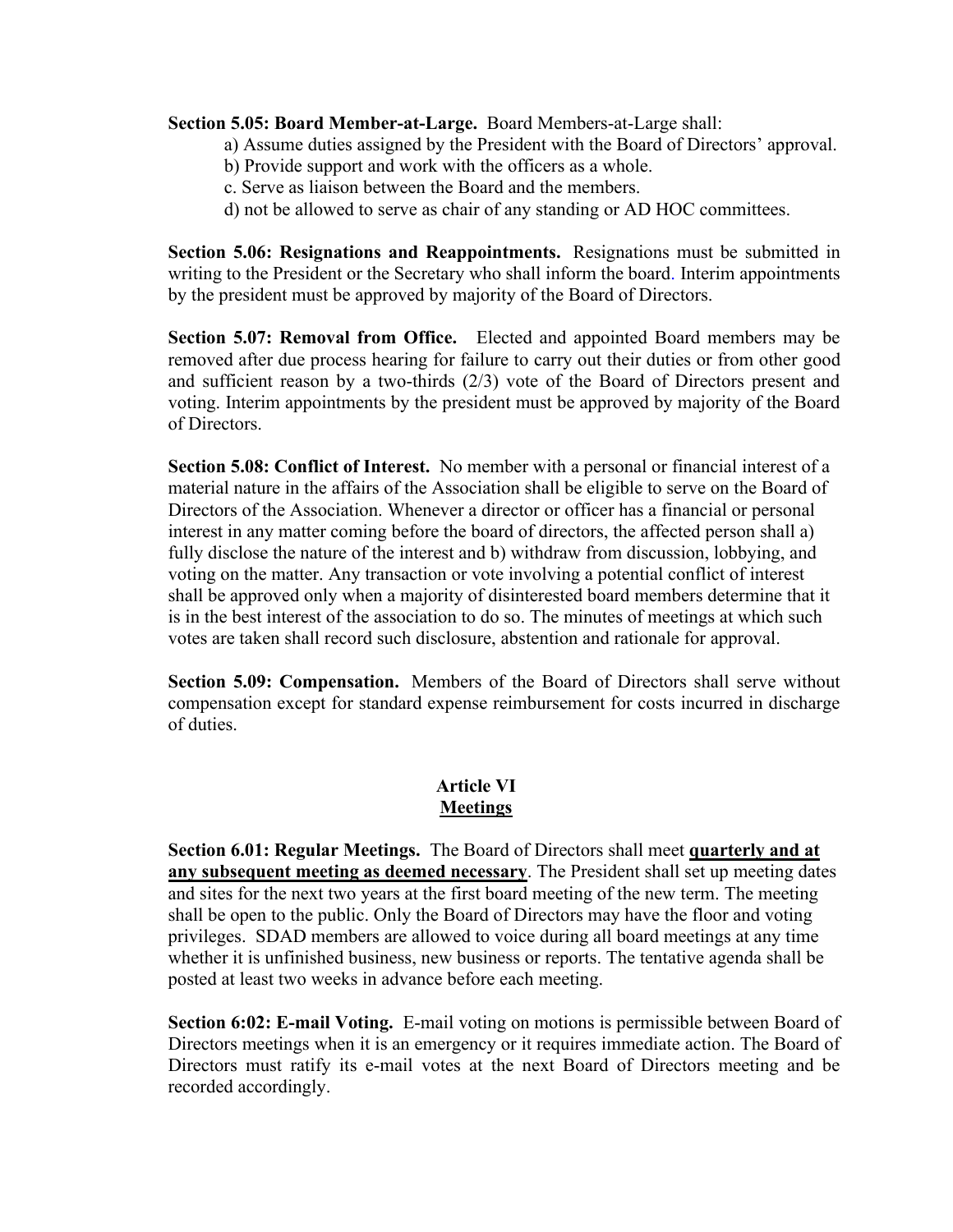#### **Section 6.03: Special Meetings.**

**a.** Special meetings may be called by the President or upon the written request of at least three (3) members of the board or written request of at least ten (10) SDAD members in good standing. In case they are unable to hold a meeting at a designated place due to weather or distance, for instance, a vote by email or mail upon a question shall be allowed. The Board of Directors may conduct emergency and/or special meetings via video-conferencing calls. The Board of Director must ratify its special meeting minutes at the next Board of Directors and be recorded accordingly.

**b.** No "one-to-one" meetings are allowed. It shall be a "group" meeting with the board members present via video conference calls or in-person meeting. No in between meetings are allowed unless emergency request.

#### **Section 6:04: Dissemination of regular, special board meeting and email voting minutes**

The unofficial and official minutes of the last board meeting shall be distributed to the members no later than 14 days first via email before posting on SDAD website

**Section 6.05: Executive Session.** The Board of Directors shall convene in executive session where circumstances warrant, i.e., when discussing matters of sensitive, personnel, or litigious nature.

**Section 6.06: Quorum.** Seven (7) members of the board shall constitute a quorum.

#### **Article VII The Executive Board**

**Section 7.01: Board Composition.** The officers (President, Vice President, Secretary, and Treasurer) shall constitute the Executive Board.

**Section 7.02: Board's Duties and Power.** The Executive Board shall have the general supervision of the affairs of the Association between its regular business meetings, fix the hour and place of meetings, make recommendations to the Association, and perform such duties as are specified in these bylaws.

#### **Article VIII Committees**

**Section 8.01: Standing Committees.** The standing committees of the Association shall be the Finance, Governance, Conference, Public Relations, Education, Legislative, Accessibility, Cultural Heritage Center, Hall of Fame and Games Committees.

**Section 8.02: Finance Committee.** A Finance Committee composed of a chair, the Treasurer and two other members. The chair shall appoint the two other members to serve on the Finance Committee, subjected to approval by the Board of Directors. The Treasurer shall serve as the fourth member of the committee.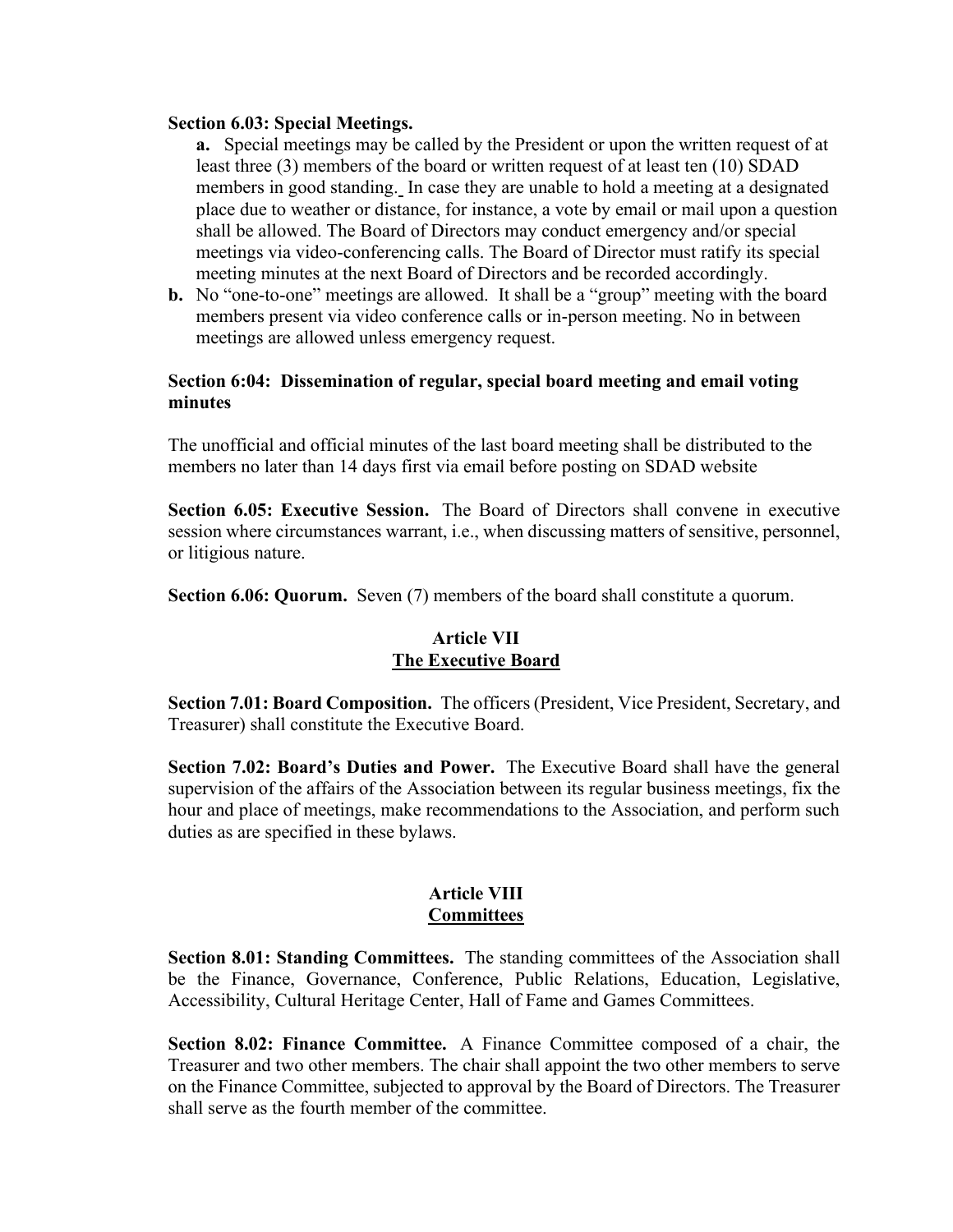**Section 8:03: Auditing Committee.** An Auditing Committee composed of a chair and two other members. The chair shall be appointed by the President of the Association, subject to approval by the Board of Directors. After the Associations biennial conference, the committee whose duty it shall be to audit the Treasurer's account on a quarterly basis. No member of the auditing committee shall be related to each other or the Treasurer. The staggering term will be based on 3-2-1 year term.

**Section 8.04: Hall of Fame Committee.** The chair of the Hall of Fame committee shall serve a term for six (6) years. The chair shall submit the names of six (6) members who are eligible to serve on the committee to the SDAD Board for consideration and approval. The committee members shall serve for a six (6) year term. The chair of this committee shall, at his/her discretion, appoint and replace the members of the Hall of Fame committee at any time, subject to approval by the Board of Directors. The Hall of Fame Committee shall adhere to the SDAD Hall of Fame policy at all times.

**Section 8.05: Other Standing Committees**. Committee chairs shall appoint members to serve on the committee, consisting of at least three (3) members, subject to approval by the Board of Directors except for the Governance Committee.

**Section 8.06: Governance Committee**. Governance Committee chair shall appoint SDAD members in good standing to serve on the committee, consisting of at least three (3) members and no board members to be on the committee.

**Section 8.07: Ad Hoc and Special Committees.** The Board of Directors may also form ad hoc or special committees as needed, with the chair of each to be appointed by the President, subject to approval by the SDAD Board of Directors.

# **Article IX SDAD Conference**

**Section 9.01: Biennial Conferences.** The Association shall meet in biennial conferences during each odd-numbered year for the purpose of a business meeting and election of the officers of the Board of Directors.

**Section 9.02: Conference Sites.** SDAD active members, during the biennial conference, shall determine the site for the next conference. In case of circumstances beyond control, such as disasters and/or acts of Mother Nature, the Board of Directors shall be given the power to select the conference site and date.

**Section 9.03: Conference Dates.** The Association shall hold a biennial conference at a time designated by the SDAD Conference committee with approval of the SDAD Board of Directors.

**Section 9.04: Conference Quorum.** Refer to the conference quorum to the Biennial Conference Standing Rules.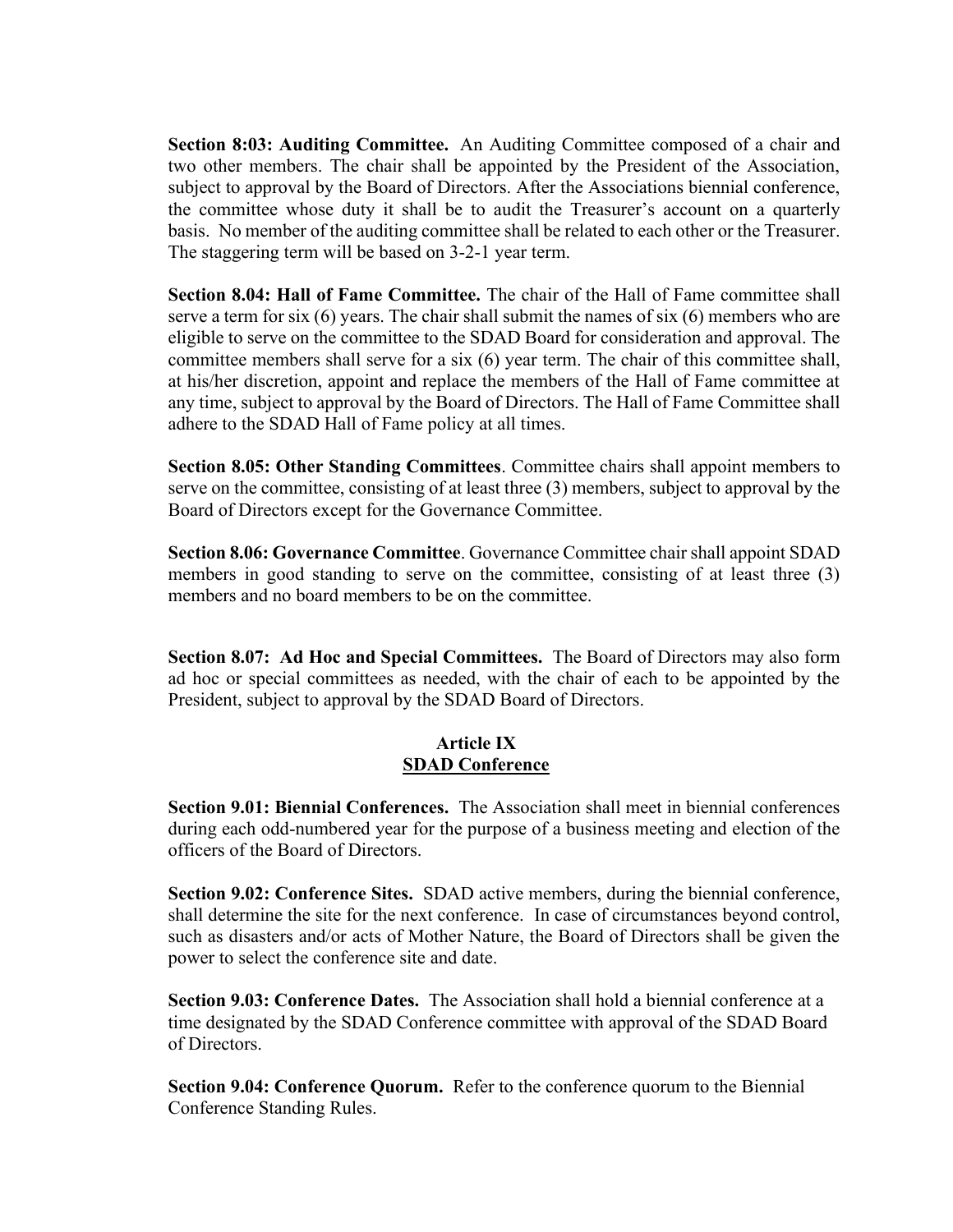## **Article X Affiliation with NAD and Delegates**

**Section 10.01: NAD Affiliation.** SDAD shall maintain its perpetual affiliation with the National Association of the Deaf (NAD), wherein SDAD rules, regulations, mission, and objectives are consistent with those of the NAD.

**Section 10.02: Affiliation Fees**. SDAD shall pay its state affiliation fee to the NAD, on or before the  $31<sup>st</sup>$  of December every year.

**Section 10.03: NAD Conference Delegates**. The President of the Association shall automatically be a delegate to the NAD Conference and NAD Leadership Training Conference. One additional Association representative shall be elected by the active members to attend the NAD Conference and NAD Leadership Training Conference along with the President. The President may appoint an alternate whenever necessary if there is no successor, with the approval of the Board of Directors.

**Section 10.04: Delegate Report**. The NAD representatives shall be required to present written and oral reports within 90 days after the conclusion of the NAD Conference. Copies of their reports shall be distributed to the members. Copies of the report shall be available to the members at the next SDAD conference, as well.

# **Article XI Liability Rights**

**Section 11.01:** SDAD shall not be responsible for any liabilities borne by any other groups or organizations occurring outside of SDAD's financial matters.

**Section 11.02:** The members of the SDAD Board of Directors shall not be liable for any liabilities as defined in the aforementioned Section 1.

**Section 11.03:** No member of the Board of Directors shall have any right, title, or interest in or to any income, property, or assets of SDAD either prior to or at any liquidation or dissolution of SDAD, all of which income, property, and assets shall, at the time of any liquidation, be transferred as provided in the Articles of Incorporation of SDAD.

**Section 11.04:** The private property of the members, both of the Board of Directors and SDAD, shall be exempt from execution or other liability for any debts of SDAD.

# **Article XII Parliamentary Authority**